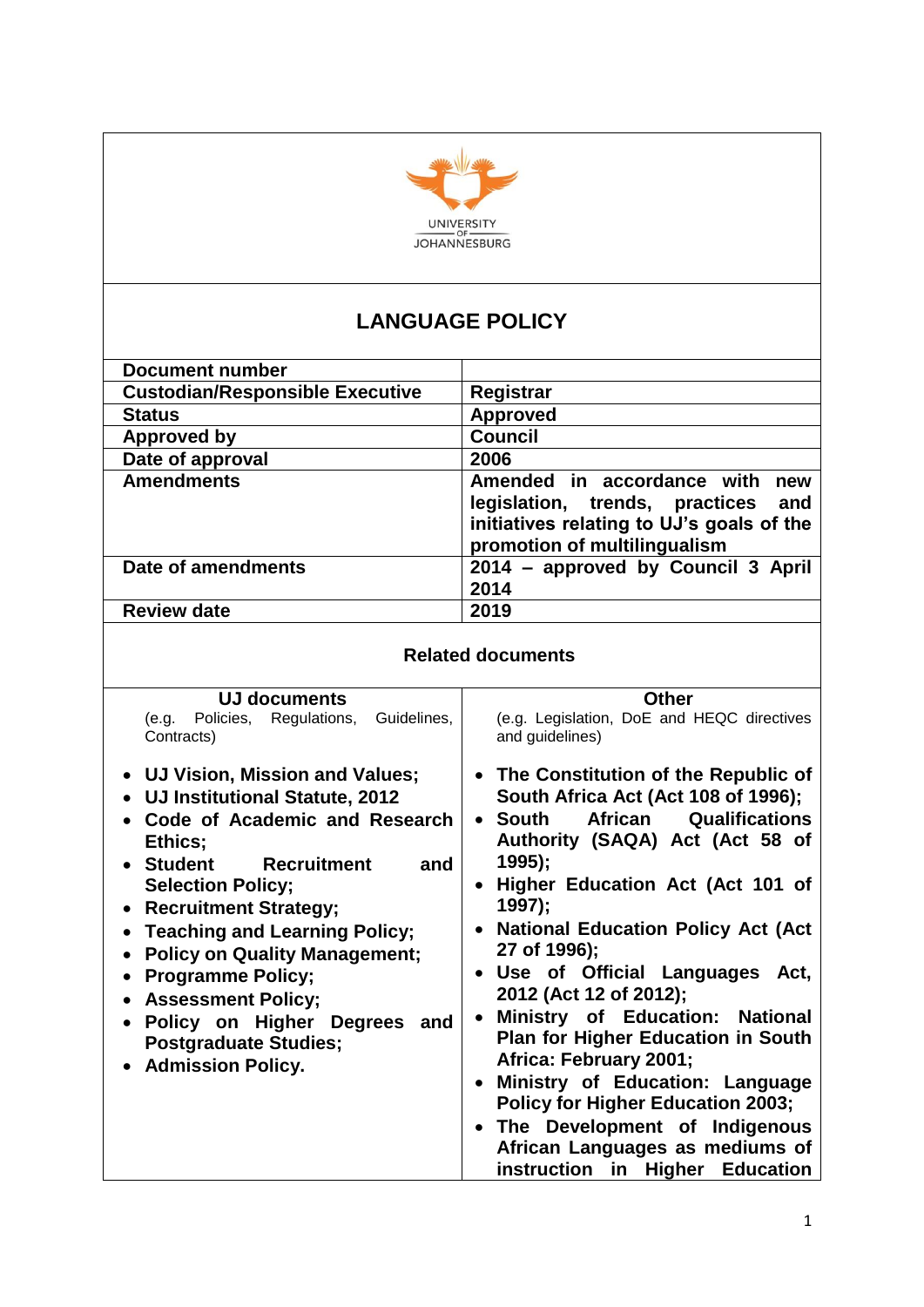|                                                                                                       | 2003;<br><b>Higher Education Qualifications</b><br>Sub-Framework (HEQSF):<br>Government Gazette Vol. 578,<br><b>August 2013;</b><br>• Ministry of Education: Higher<br><b>Education Qualification</b><br>Framework: August 2005;<br>• Minimum Admission<br><b>Requirements: Government</b><br>Gazette, No. 27961, August 2005. |
|-------------------------------------------------------------------------------------------------------|--------------------------------------------------------------------------------------------------------------------------------------------------------------------------------------------------------------------------------------------------------------------------------------------------------------------------------|
| Stakeholders affected by<br>this<br>document (units and divisions<br>who should be familiar with it): | • Council Members;<br><b>All University Employees;</b><br>$\bullet$<br>Students;<br>External stakeholders (e.g.<br>visitors, schools, prospective<br>students).                                                                                                                                                                |
| Website address of this document:                                                                     | <b>Intranet</b>                                                                                                                                                                                                                                                                                                                |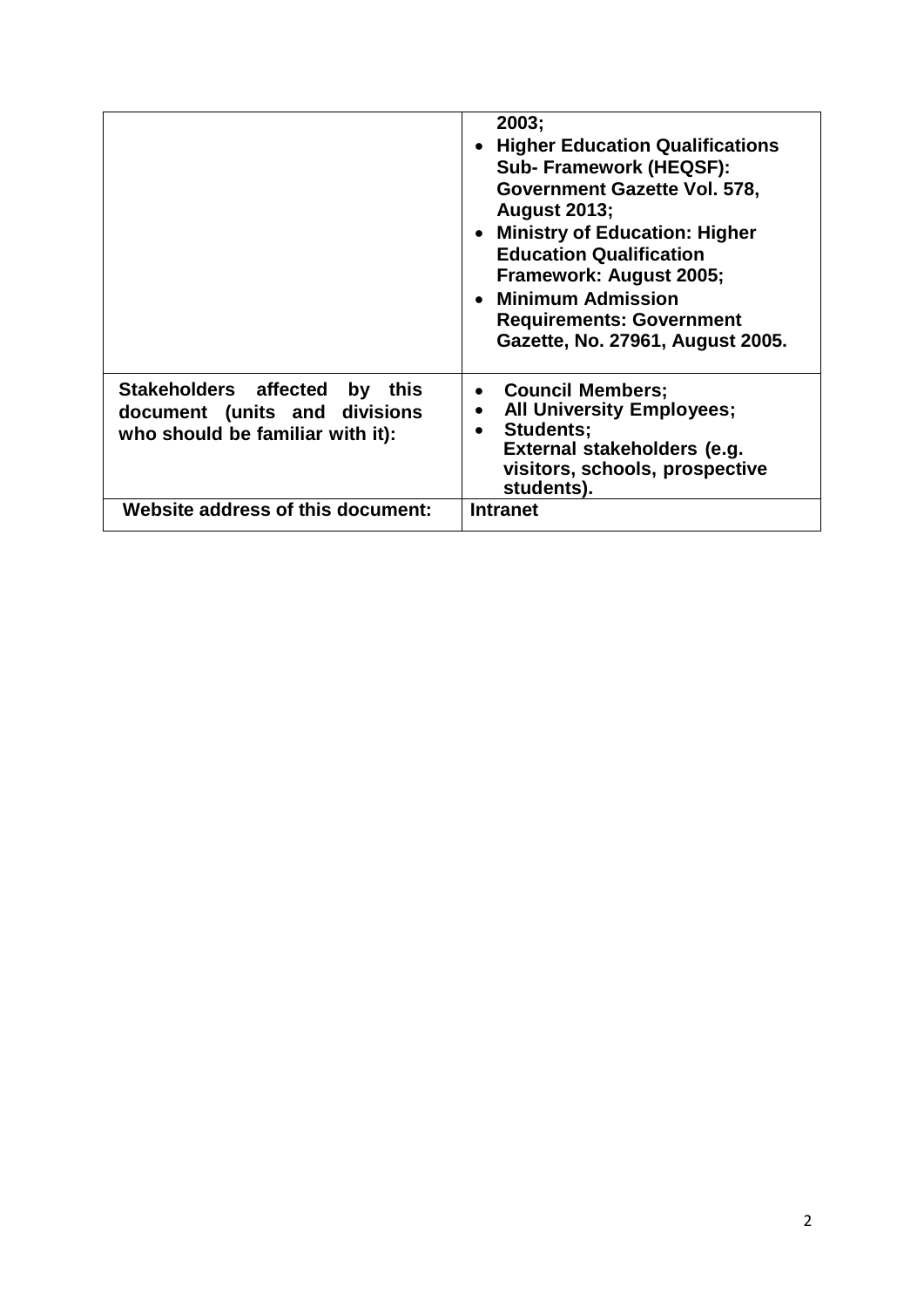# **CONTENTS**

| <b>1. PREAMBLE</b>                      | 4                       |
|-----------------------------------------|-------------------------|
| <b>2. POLICY OBJECTIVES</b>             | $\overline{\mathbf{4}}$ |
| 3. SCOPE                                | 4                       |
| <b>4. ABBREVIATIONS AND DEFINITIONS</b> | 4                       |
| <b>5. PRINCIPLES</b>                    | 5                       |
| <b>6. POLICY STATEMENT</b>              | 5                       |
| <b>7. EVALUATION</b>                    | $\overline{7}$          |
| 8. REVIEW                               | 7                       |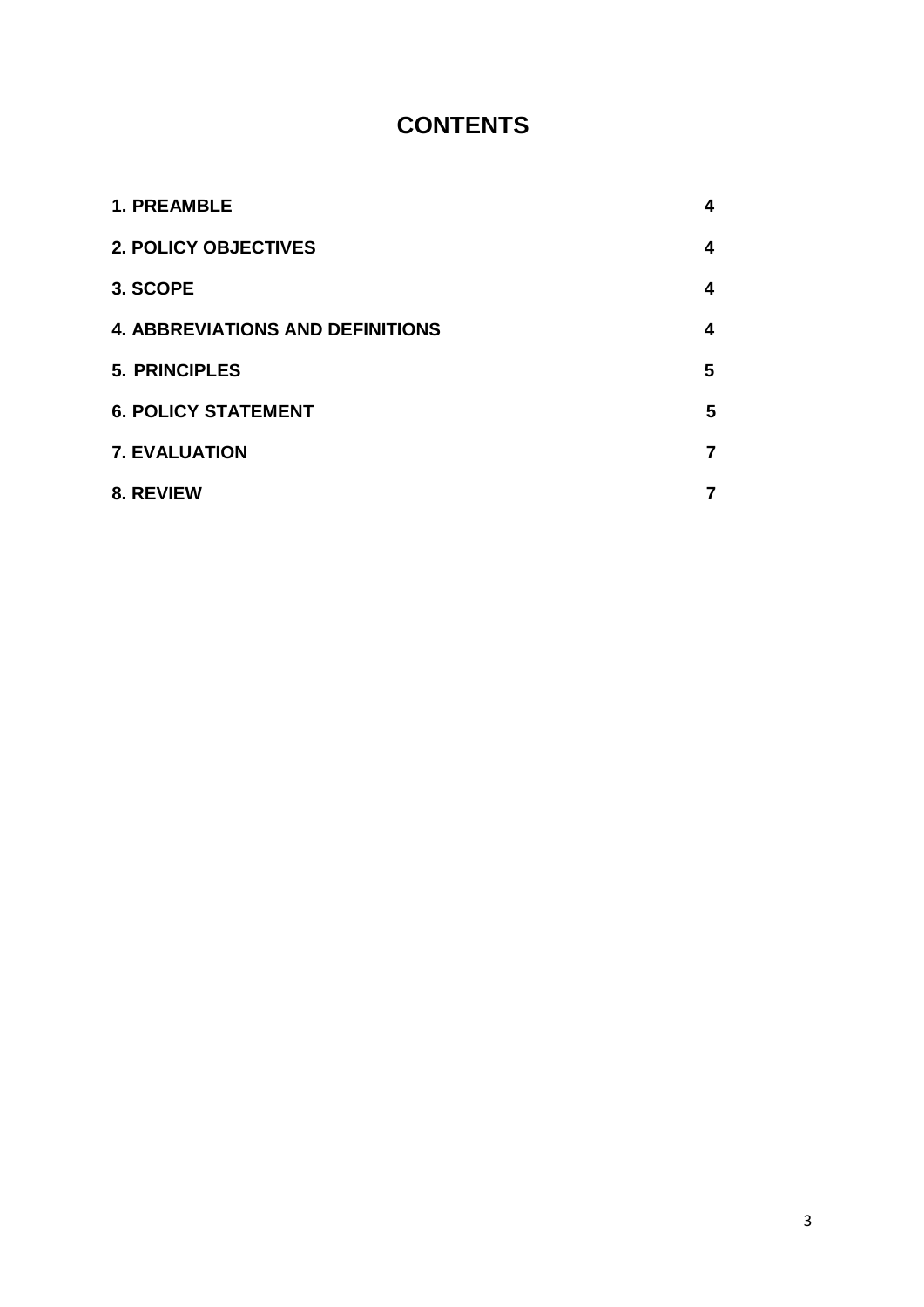## **LANGUAGE POLICY**

## **1. PREAMBLE**

The University of Johannesburg's (UJ) Language Policy follows section 27(2) of the Higher Education Act (1997) which requires higher education institutions to develop and publish a language policy. UJ subscribes to a multilingual ethos where the linguistic diversity of the Gauteng province is acknowledged and conditions created to support successful teaching, constructive and meaningful academic discourse, and effective institutional governance and communication.

### **2. POLICY OBJECTIVES**

The Language Policy is aligned with four major languages policy imperatives as prescribed in the Language Policy for Higher Education (LPHE) (2002):

- 2.1 the designation of the language(s) of instruction;
- 2.2 the future of the indigenous languages as fields of academic study and research and the need for higher education to create "a multilingual environment in which all our languages are developed as academic/scientific languages" (par. 6);
- 2.3 the promotion of the study of foreign languages (par. 17.1); and
- 2.4 the promotion of institutional multilingual policies and practices.

#### **3. SCOPE**

This policy has institution-wide application.

#### **4. ABBREVIATIONS AND DEFINITIONS**

| African indigenous languages | IsiNdebele, isiXhosa, isiZulu, Sesotho,<br>SeSotho sa Leboa, Setswana, SiSwati,<br>TshiVenda, XiTsonga. (Language Policy for<br>Higher Education, 2002)                                                |
|------------------------------|--------------------------------------------------------------------------------------------------------------------------------------------------------------------------------------------------------|
| Career-based basic           | The ability to have a conversation in a                                                                                                                                                                |
| conversational language      | colloquial language in a specific career                                                                                                                                                               |
|                              | capacity.                                                                                                                                                                                              |
| Conversational fluency       | The ability to have a conversation in a<br>colloquial language.                                                                                                                                        |
| Foreign languages            | Includes, but not limited to, languages<br>commonly used by communities in South<br>Africa, such as German, Greek, Portuguese,<br>French and Hindi.<br>(Language Policy for Higher Education,<br>2002) |
| Functional multilingualism   | The choice of a language in a specific<br>situation and according to the context, i.e.<br>the function, audience and message for<br>which it is used.                                                  |
| <b>LPHE</b>                  | Language Policy for Higher Education<br>(2002)                                                                                                                                                         |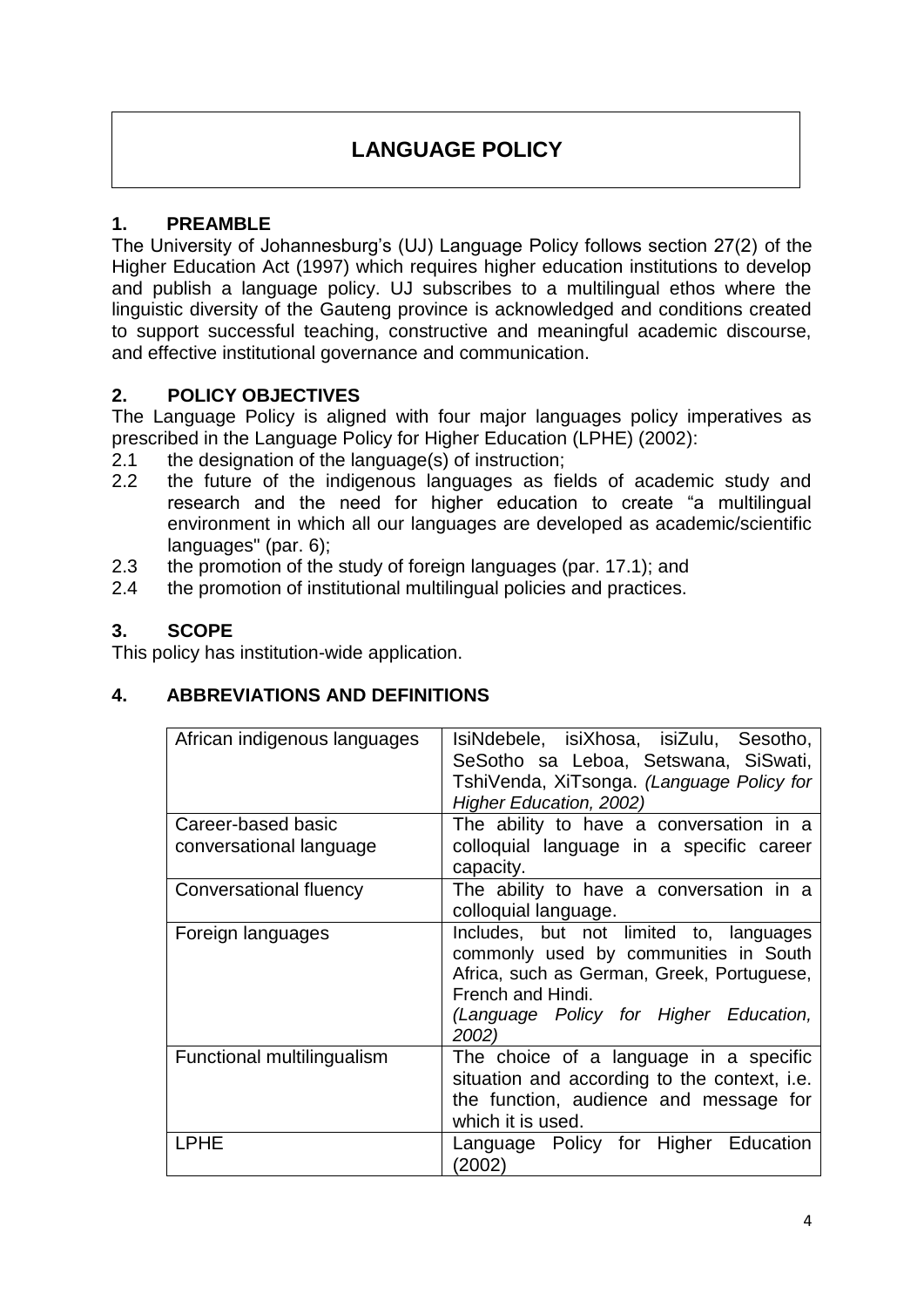| Multilingual             | Using more than one language<br>by                |
|--------------------------|---------------------------------------------------|
|                          | individuals or a group of people.                 |
| Primary language speaker | Mother-tongue language speaker.                   |
| UJ Designated languages  | SeSotho sa Leboa, English, isiZulu,<br>Afrikaans. |
|                          | (UJ Institutional Statute, 2012)                  |

### **5. PRINCIPLES**

The UJ Language Policy is informed by the Constitution of the Republic of South Africa Act (Act 108 of 1996), the Higher Education Act (Act 101 of 1997), the Language Policy for Higher Education (2003), the Use of Official Languages Act, 2012 (Act 12 of 2012), the UJ Institutional Statute (2012) and the University of Johannesburg's vision, mission and strategic goals and objectives.

The Language Policy is based on the following principles:

- 5.1 The recognition of:
- 5.1.1 the rich multilingual nature of the Gauteng region;
- 5.1.2 the notion of functional multilingualism where the choice of using a particular language is determined by different contexts such as the purpose and nature of language use and communication;
- 5.1.3 the multilingual repertoires of students and staff as resources for effective teaching and learning;
- 5.1.4 the important role of language in promoting human dignity, and the transformation process required to build a free and just democracy;
- 5.1.5 the need to cultivate a spirit of respect and inclusiveness in matters relating to language;
- 5.1.6 the need to develop and study indigenous African languages as fields of academic study.

## **6. POLICY STATEMENT**

6.1 Designated Languages:

Given the University's geographical context and reflecting our commitment to promoting multilingualism in the context of higher education, Sesotho sa Leboa (Northern Sotho), English, isiZulu (Zulu) and Afrikaans are designated as primary languages (Article 9, UJ Institutional Statute, 2012). The institutional use of these languages will be guided by the principle of functional multilingualism as elaborated upon in the Language Policy Implementation Plan.

- 6.2 Languages of Instruction:
- 6.2.1 All approved modules and programmes are offered in English, and wherever possible and reasonably practicable, will also be offered in the other three designated languages.
- 6.2.2 UJ will adopt comprehensive measures to ensure that students have access to English academic literacy courses to facilitate the use of English as a tool for teaching and learning, and for professional purposes.
- 6.3 Working Language(s):
- 6.3.1 English is the primary language of internal governance, administration, marketing, and internal and external communication.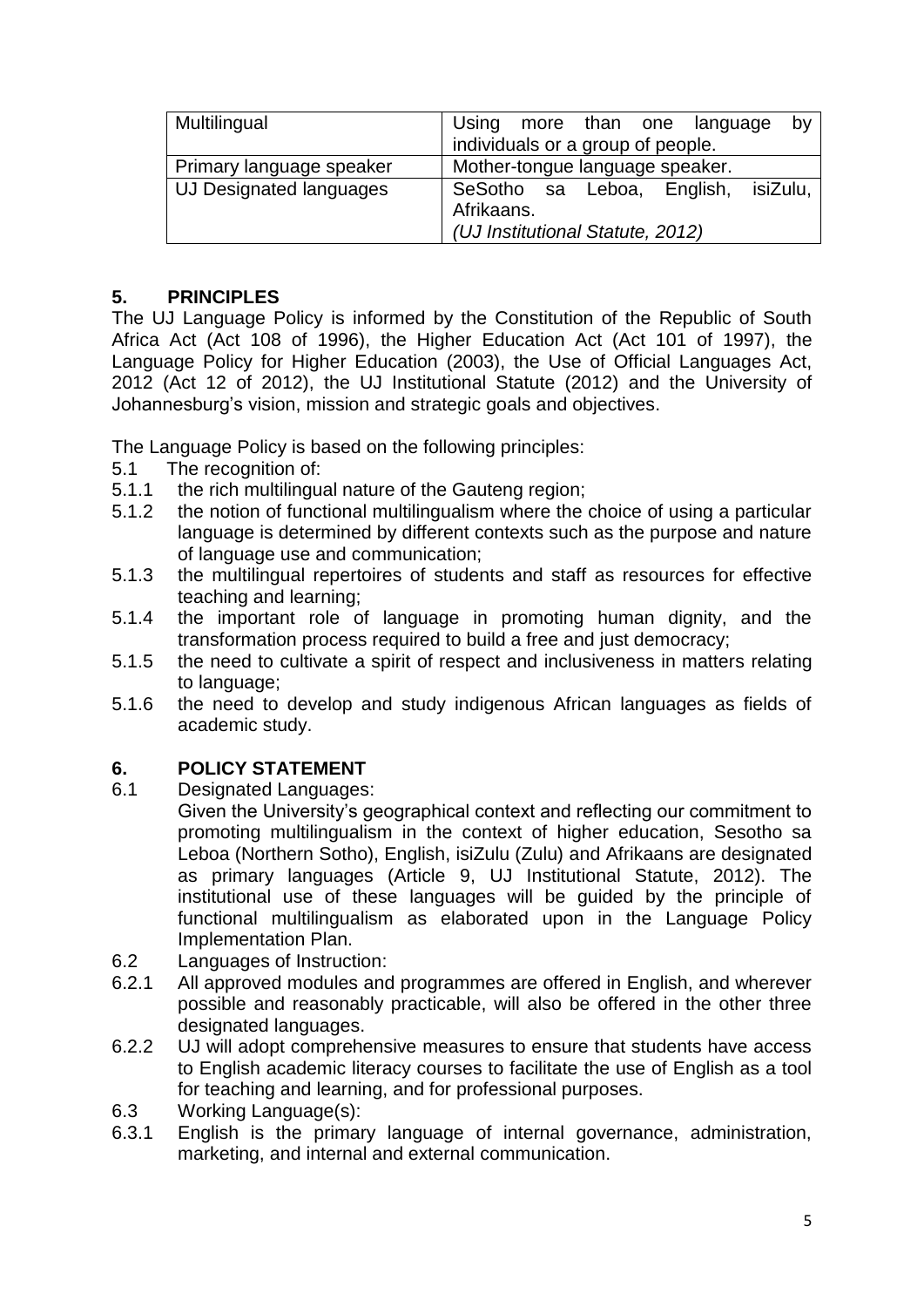- 6.3.2 The use of the other three designated languages in these areas will be promoted as far as reasonably practicable with due consideration of the nature of the target audience, and the availability of human and other applicable resources.
- 6.3.3 The use of any particular language(s) must not serve as a barrier to participation in official institutional governance and communication.
- 6.3.4 The University is committed to promoting multilingual awareness and positive language attitudes among its students and staff. The measures to enhance this awareness as detailed in the Language Policy Implementation Plan will be thus be implemented.
- 6.3.5 The University's linguistic landscape will support the institution's multilingual ethos. Measures, including multilingual signage, will be detailed in the Language Policy Implementation Plan in line with the notion of functional multilingualism.
- 6.4 Future of Designated Languages:
- 6.4.1 Conditions will be created for the ongoing and systematic elaboration / intellectualisation of isiZulu, Sesotho sa Leboa and the continued elaboration of Afrikaans as academic languages and languages of science.
- 6.4.2 Strategies and support mechanisms for ongoing and systematic elaboration / intellectualisation will be included in the Language Policy Implementation Plan. This includes the systematic development of terminology lists per discipline / sub-discipline, and the translation into the designated languages of seminal scientific and literary works and textbooks in prioritised programmes / modules.
- 6.5 Foreign Languages:
- 6.5.1 The study of foreign languages as academic subjects will be encouraged, in particular those languages that are important for the promotion of South Africa's cultural, trade and diplomatic relations, and languages commonly used by communities in the region.
- 6.6 A student who is a primary language speaker of any of the other designated UJ languages other than English will be assisted as follows where necessary and practicable in any of the other three languages:
- 6.6.1 provision of basic information about the module, such as information pertaining to contact times and assessments;
- 6.6.2 assistance with understanding academic records and administrative information.
- 6.7 Qualifications leading to careers which require the ability to interact professionally in one of South Africa's indigenous languages are assisted with career-based basic conversational language fluency in at least one of the UJ designated languages (other than English) in a phased manner as approved by the relevant faculty board.
- 6.8 UJ has a Language Unit that offers support in collaboration with faculties and divisions. The reporting line of the Language Unit is determined by the Management Executive Committee.
- 6.9 The University offers staff and students opportunities to acquire conversational fluency in the four UJ designated languages.
- 6.10 The execution of the Language Policy is in accordance with UJ's Language Implementation Plan which reflects the University's specific strategies for the promotion of multilingualism.